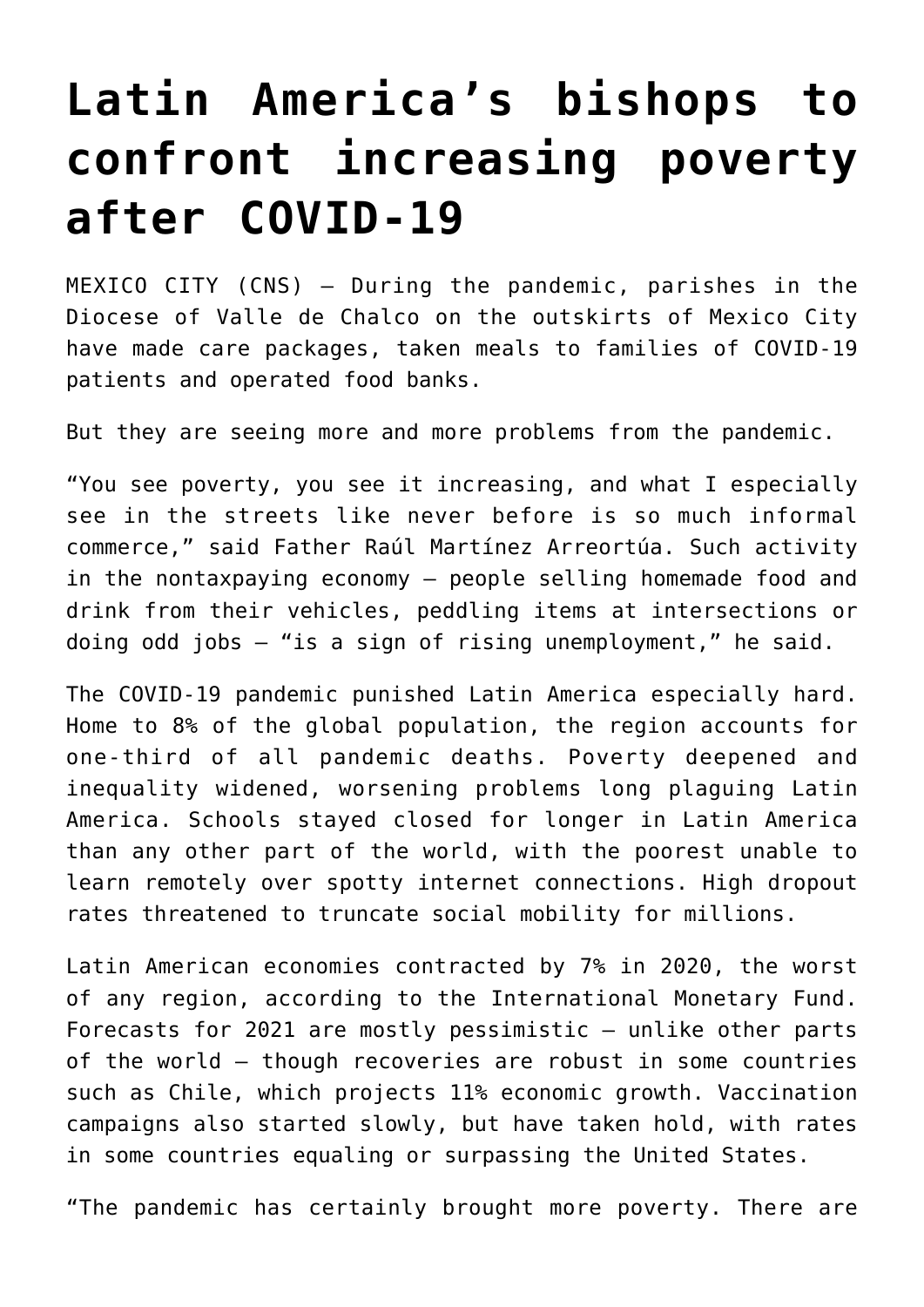people who have lost not only their loved ones, but have lost work (and) closed business," said Peruvian Archbishop Héctor Miguel Cabrejos Vidarte, president of the Latin American bishops' council, or CELAM.

"One has to confront this situation. Certainly it's a call for governments and the Church" to take action, he told Catholic News Service.

CELAM has made addressing poverty and the aftermath of the pandemic a priority. Both issues are expected to be prominent at the Sixth Ecclesial Assembly of Latin America and the Caribbean in Mexico Nov. 21-28.

One of the assembly's preparatory documents describes the pandemic as a "sign of an epochal change," which prompts people to consider "a major transformation of our culture toward a way of life that is ecologically, socially, economically, politically and culturally sustainable."

The document also notes, "In our region, the pandemic has revealed with great force the serious problems we have been suffering for decades: the great income inequality in our societies, the unhealthy conditions for a worthy life in dignity, the limited access to quality health and education services, no access to clean water, sewage and electricity, as well as the problem of discrimination and exclusion of millions of people."

Analysts say Latin America was already suffering economically prior to the pandemic; poverty was worsening and economies were stagnating.

"The sharp rise in poverty in Latin America reflects the region's deep pre-pandemic economic troubles. Most of the region's big economies remain dependent on commodity exports, and they never recovered from the fall in commodity prices in 2014," said Benjamin Gedan, deputy director of the Latin American Program at the Washington-based Woodrow Wilson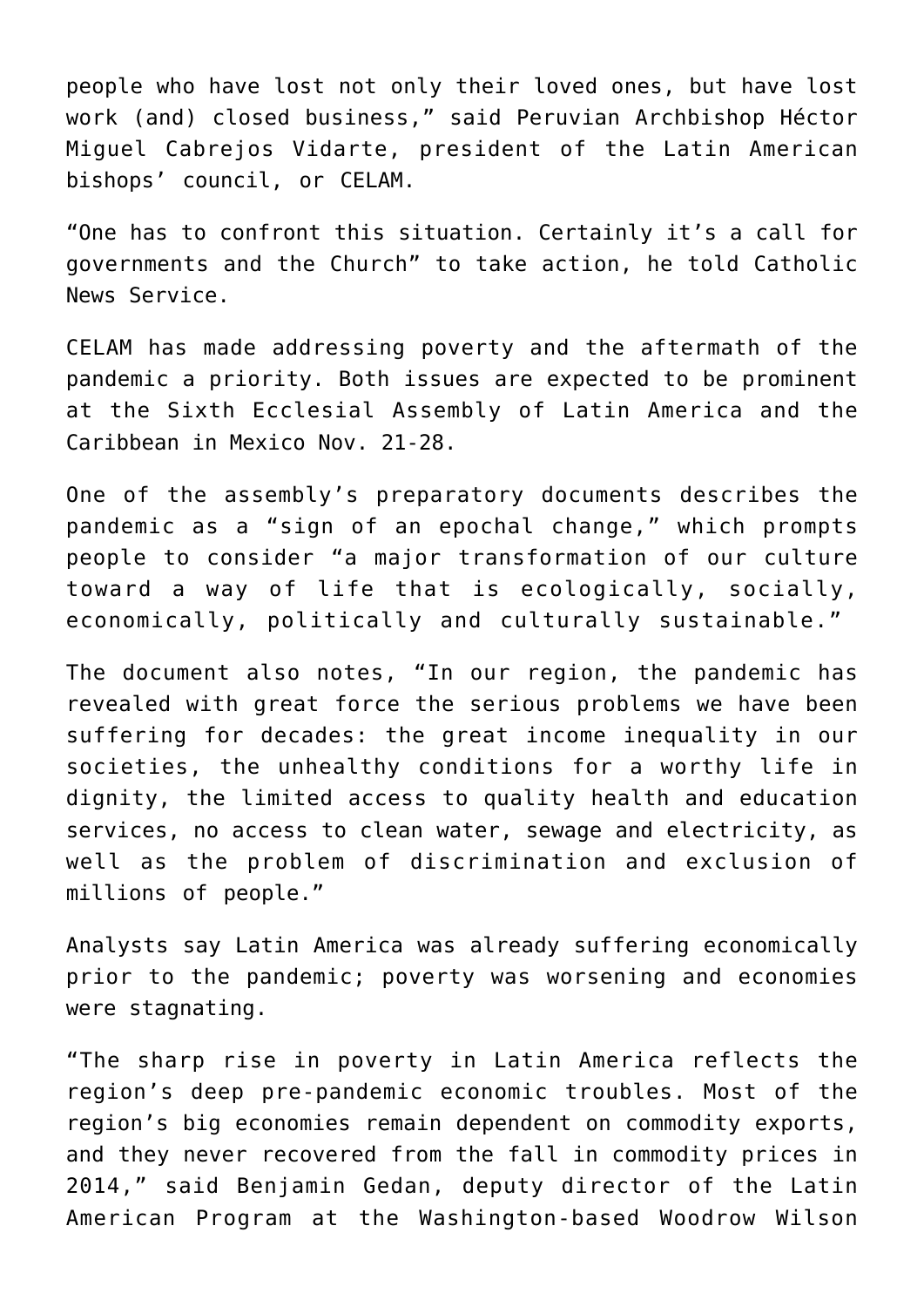International Center for Scholars.

Most notoriously in the region, the Venezuelan economy collapsed over the past decade, sending some 5.6 million migrants fleeing to other countries in the region and, more recently, the United States.

Quarantines during the pandemic hit precarious migrant populations hard, said Jesuit Father Mauricio García-Durán, executive director of Jesuit Refugee Service Colombia. A loss of informal employment and difficulties sheltering in place prompted migrants to move to smaller cities "where quarantines were much less strict," Father García-Durán said.

Migration toward the United States slowed after the pandemic hit, but returned in large numbers. The pandemic only made matters worse, Church leaders say.

"What people are looking at (through migration) is a means of material salvation," said Cardinal Álvaro Ramazzini of Huehuetenango, Guatemala.

"Lots of informal businesses went broke. People were left without money, and they almost certainly have loans they can't repay," he added. "So going to the United States … is a path to being able to resolve these issues."

Church leaders in Central America say an inept pandemic response — rife with corruption — deepened poverty and made outward migration worse.

The pandemic also exposed inequalities, including inadequate health systems that were underfunded and underequipped prior to the pandemic and lacking the capacity to care for people who needed intensive care.

Indigenous communities in parts of Mexico sealed off their communities to avoid contagion and often distrusted the authorities, the consequence of centuries of being lied to by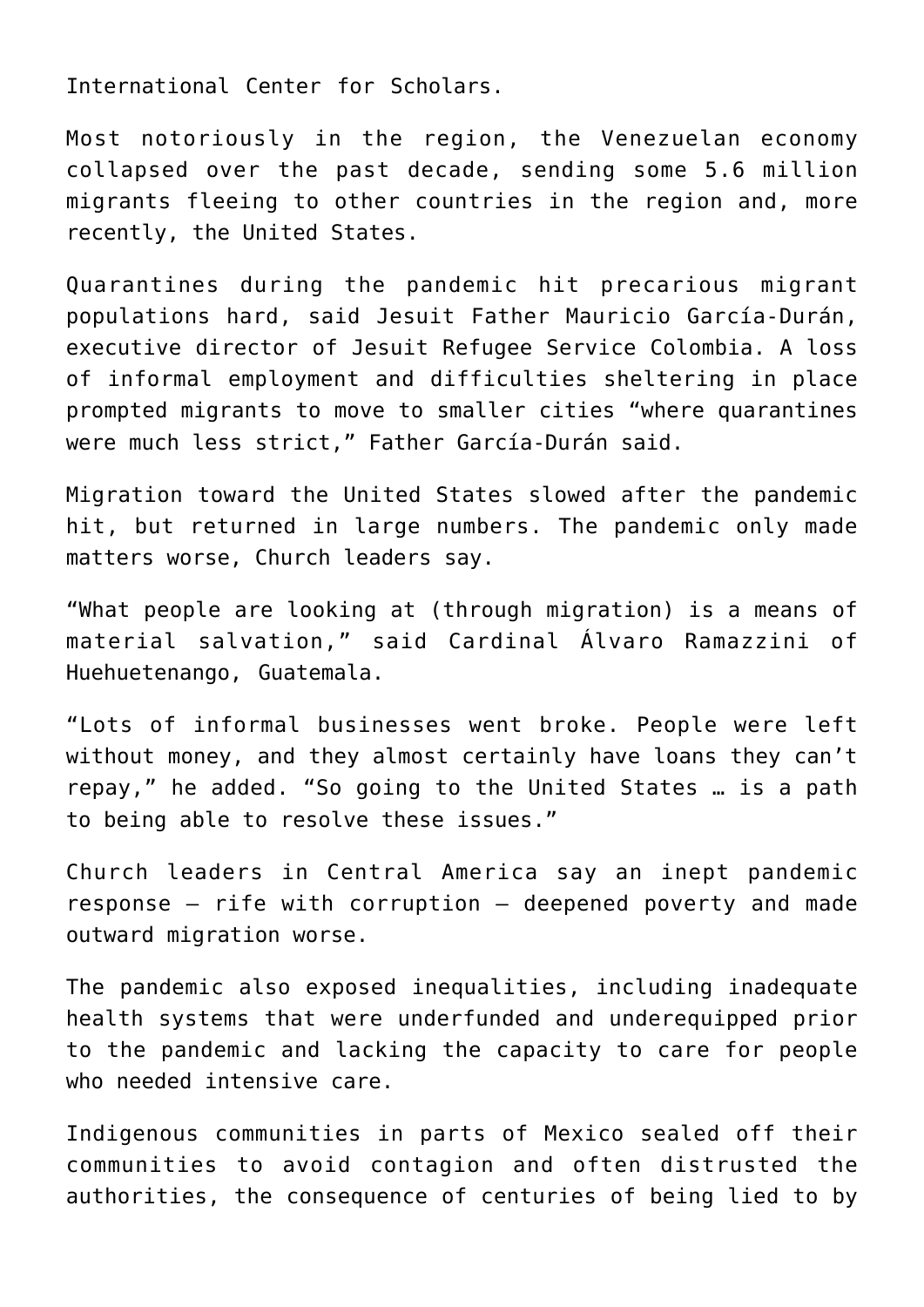governments, according to priests in Mexico's southern Chiapas state.

In Mexico and also in the Amazon region, Indigenous communities turned to traditional medicine, according to priests in Mexico and Colombia.

"The pandemic showed the weakness and fragility of the health system, which was very precarious," said Jesuit Father Alfredo Ferro, executive secretary of the Ecclesial Conference of the Amazon.

Mexico took a contrarian approach to the pandemic: austerity, spending less than 1% of the gross domestic product in its pandemic response. Mexican President Andrés Manuel López Obrador spoke of families taking care of each other, but Mexico's bishops warned of increasing hardships and rising domestic violence.

In Argentina, especially long quarantines — more than 200 days in greater Buenos Aires — proved unpopular as the pandemic dragged on and poverty rose to more than 40% of the population.

Early in the pandemic, Argentine President Alberto Fernández met with a group of priests known as the 'curas villeros'; they ministered in the slums, provided meals from their soup kitchens and turned parishes into places for sick patients to quarantine.

The priests, however, expressed dismay at the limited role of the government in their communities, which have existed for decades on the margins of society without proper access to services such as health.

"We cannot, nor do we want to, replace the state. But we can and do want to collaborate," the priests said in a June 2020 statement.